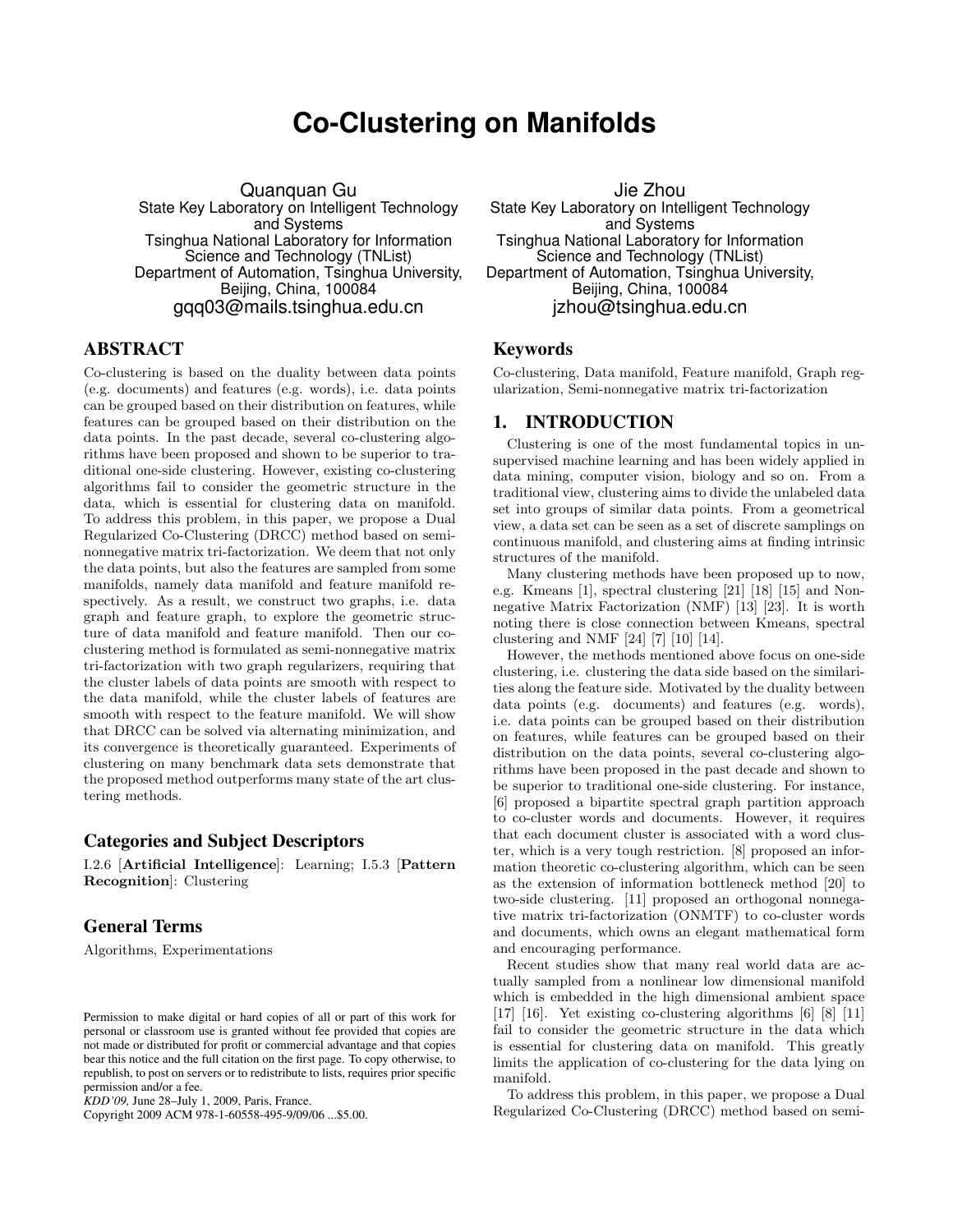nonnegative matrix tri-factorization, which inherits the advantages of ONMTF [11]. We deem that not only the data points but also the features are discrete samplings from some manifolds, namely data manifold and feature manifold respectively. Thus, we construct two graphs, i.e. data graph and feature graph, to explore the geometric structure of data manifold as well as feature manifold. We require that the cluster labels of data points are smooth with respect to the intrinsic data manifold, while the cluster labels of features are smooth with respect to the intrinsic feature manifold. This is achieved by graph regularization. Then DRCC is formulated as semi-nonnegative matrix tri-factorization with two graph regularizers. As a result, DRCC takes into account the geometric information of the data points and features, and is suitable for clustering data on manifold. We will show that DRCC can be optimized by iterative multiplicative updating algorithm and its convergence is theoretically guaranteed. Experiments of clustering on many benchmark data sets demonstrate that the proposed method outperforms many state of the art clustering methods.

The remainder of this paper is organized as follows. In Section 2 we will propose dual regularized co-clustering (DRCC) method, along with the optimization algorithm, followed with the proof of the convergence of the algorithm. In Section 3, we discuss several related works. The experiments on benchmark data sets are demonstrated in Section 4. Finally, we draw a conclusion and point out the future work in Section 5.

### 2. DUAL REGULARIZED CO-CLUSTERING

In this section, we first briefly introduce the formulation of co-clustering, and some notations frequently used in this paper. Then we present the graph regularization on both the data side and the feature side, followed which we present the dual regularized co-clustering (DRCC) method and its optimization algorithm. Finally, we prove the convergence of the algorithm.

### 2.1 Problem Formulation & Notations

In the setting of co-clustering, we are given a data set  $\mathcal{X} = {\mathbf{x}_{1}, ..., \mathbf{x}_{n}} \in \mathbb{R}^{d}$ . The goal is to group the data points  $\{x_1, \ldots, x_n\}$  into c clusters  $\{\mathcal{C}_j\}_{j=1}^c$ , while group the features  $\{x_1, \ldots, x_d\}$  into m clusters  $\{W_j\}_{j=1}^m$ .

We use a partition matrix  $\mathbf{F} \in \{0,1\}^{n \times c}$  to represent the clustering result of data points, such that  $\mathbf{F}_{ij} = 1$  if  $\mathbf{x}_{\cdot i}$  belongs to cluster  $C_j$  and  $\mathbf{F}_{ij} = 0$  otherwise. This is also known as hard clustering, i.e. the cluster assignment is binary. Similarly, we use another partition matrix  $\mathbf{G} \in \{0,1\}^{d \times m}$  to represent the clustering result of features.

For convenience, we present in Table 1 the important notations used in the rest of this paper.

### 2.2 Graph Regularization

As we have mentioned above, recent researches show that many real world data distribute on low-dimensional manifold embedded in the high-dimensional ambient space [17] [16]. However, existing co-clustering algorithms [6] [8] [11] fail to consider the geometric structure which is essential for clustering data on manifold. A natural treatment for the data sampled from a manifold is to construct a graph to discretely approximate the manifold, whose vertices correspond to the data samples, while the edge weight represents the affinity between the data points. One common assumption

Table 1: Important notations used in this paper.

| Notation               | Description                                   |  |  |  |  |  |
|------------------------|-----------------------------------------------|--|--|--|--|--|
| $\boldsymbol{n}$       | number of data points                         |  |  |  |  |  |
|                        | number of features                            |  |  |  |  |  |
| d                      |                                               |  |  |  |  |  |
| $\overline{c}$         | number of data clusters                       |  |  |  |  |  |
| $\boldsymbol{m}$       | number of feature clusters                    |  |  |  |  |  |
| $\mathcal{X}$          | data set                                      |  |  |  |  |  |
| $\mathbf{X}$           | data matrix of size $d \times n$              |  |  |  |  |  |
| $\mathbf{x}_i$ .       | <i>i</i> th row of $X$                        |  |  |  |  |  |
| $\mathbf{x}_{\cdot i}$ | <i>i</i> th column of $X$                     |  |  |  |  |  |
| $\mathcal{N}(\cdot)$   | k-nearest neighborhood                        |  |  |  |  |  |
| F                      | data partition matrix of size $n \times c$    |  |  |  |  |  |
| $f_i$ .                | ith row of $\bf{F}$                           |  |  |  |  |  |
| $f_{\cdot i}$          | <i>i</i> th column of $\bf{F}$                |  |  |  |  |  |
| G                      | feature partition matrix of size $d \times m$ |  |  |  |  |  |
| $\mathbf{g}_i$ .       | ith row of $G$                                |  |  |  |  |  |
| $\mathbf{g}_{\cdot i}$ | <i>i</i> th column of $G$                     |  |  |  |  |  |
| $\mathcal{G}_F$        | data graph                                    |  |  |  |  |  |
| $\mathcal{G}_G$        | feature graph                                 |  |  |  |  |  |
| $\mathbf{W}^F$         | data affinity matrix of size $n \times n$     |  |  |  |  |  |
| $\mathbf{W}^G$         | feature affinity matrix of size $d \times d$  |  |  |  |  |  |
| $\mathbf{D}^F$         | data degree matrix of size $n \times n$       |  |  |  |  |  |
| $\mathbf{D}^{G}$       | feature degree matrix of size $d \times d$    |  |  |  |  |  |
| $\mathbf{L}_F$         | data graph Laplacian of size $n \times n$     |  |  |  |  |  |
| $\mathbf{L}_G$         | feature graph Laplacian of size $d \times d$  |  |  |  |  |  |

about the affinity between data points is Cluster Assumption [4], which says if two samples are close to each other in the input space, then their labels (or embeddings) are also close to each other. This assumption has been widely used in spectral clustering [21] [18] [15], dimensionality reduction [16] [12] and semi-supervised learning [4] [25]. Furthermore, we deem that not only the data points are sampled from a manifold, namely data manifold, but also from the dual view, the features are discrete samplings from another manifold, namely feature manifold. As a result, we construct two graphs, i.e. data graph and feature graph, to explore the geometric structure of data manifold and feature manifold. In the following, we will introduce the construction of data graph and feature graph respectively.

#### *2.2.1 Data Graph*

We construct a data graph  $\mathcal{G}_F$  whose vertices correspond to  $\{x_1, \ldots, x_n\}$ . According to *Cluster Assumption*, if data points  $\mathbf{x}_{i}$  and  $\mathbf{x}_{j}$  are close to each other, then their cluster labels  $f_i$  and  $f_j$  should be close as well. This is formulated as follows,

$$
\frac{1}{2} \sum_{ij} ||\mathbf{f}_{i\cdot} - \mathbf{f}_{j\cdot}||^2 W_{ij}^F
$$
 (1)

where  $W_{ij}^F$  is the affinity measuring how close  $\mathbf{f}_i$  and  $\mathbf{f}_j$  will be.

For simplicity, we define the data affinity matrix  $\mathbf{W}^F$  as follows,

$$
W_{ij}^F = \begin{cases} 1, & \text{if } \mathbf{x}_{\cdot j} \in \mathcal{N}(\mathbf{x}_{\cdot i}) \text{ or } \mathbf{x}_{\cdot i} \in \mathcal{N}(\mathbf{x}_{\cdot j})\\ 0, & \text{otherwise.} \end{cases} \tag{2}
$$

where  $\mathcal{N}(\mathbf{x}_{i})$  denotes the k-nearest neighbor of  $\mathbf{x}_{i}$ . It has the advantage that there is no parameter to be tuned except the neighborhood size, i.e.  $k$ . Other kinds of affinity can also be adopted, e.g. heat kernel [12].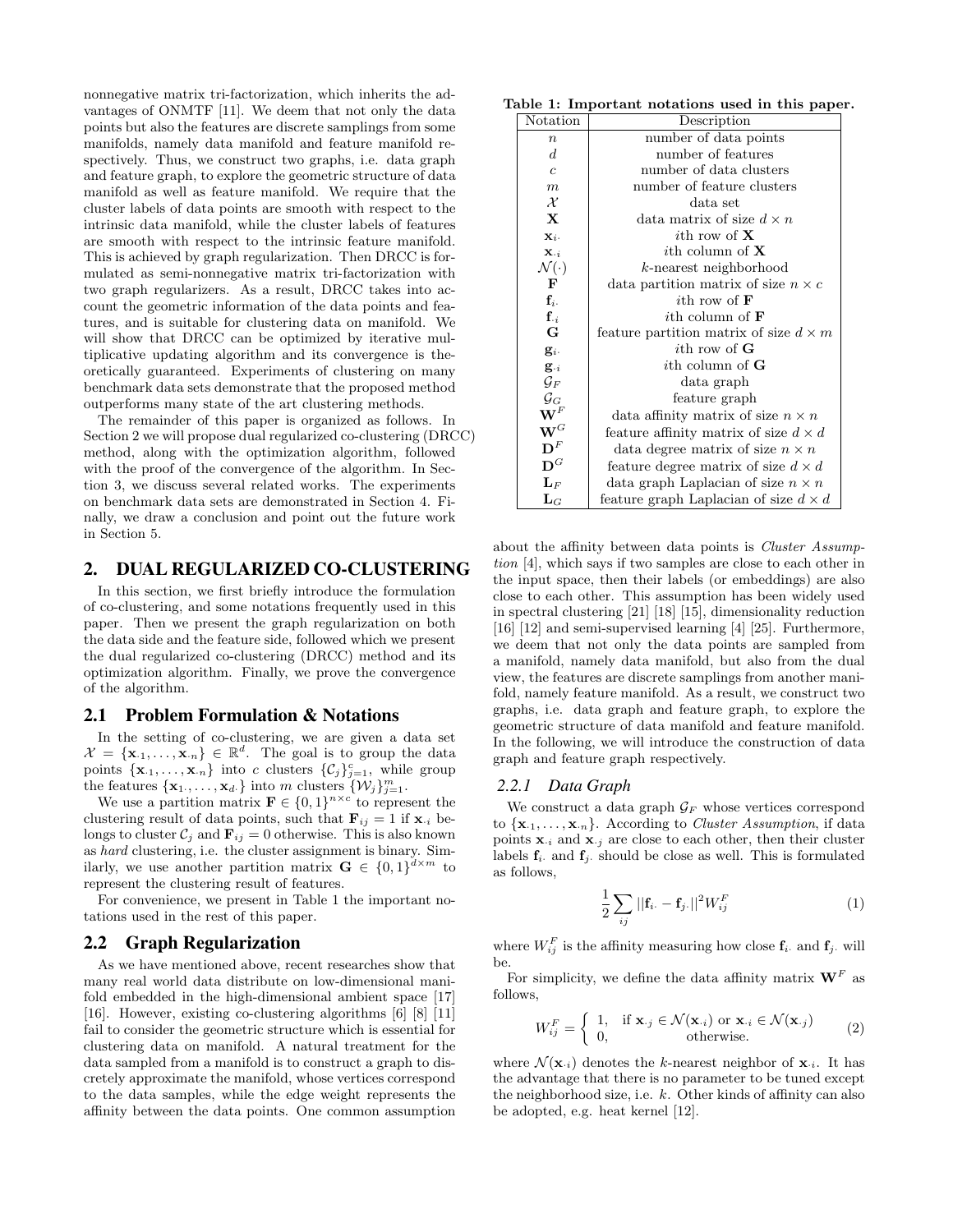$Eq.(1)$  can be further rewritten as

$$
\frac{1}{2} \sum_{i,j} ||\mathbf{f}_{i.} - \mathbf{f}_{j.}||^{2} W_{ij}^{F}
$$
\n
$$
= \sum_{i,j} \mathbf{f}_{i.} W_{ij}^{F} \mathbf{f}_{i.}^{T} - \sum_{i,j} \mathbf{f}_{i.} W_{ij}^{F} \mathbf{f}_{j.}^{T}
$$
\n
$$
= \sum_{i} \mathbf{f}_{i.} D_{ii}^{F} \mathbf{f}_{i.}^{T} - \sum_{i,j} \mathbf{f}_{i.} W_{ij}^{F} \mathbf{f}_{j.}^{T}
$$
\n
$$
= \text{tr}(\mathbf{F}^{T} (\mathbf{D}^{F} - \mathbf{W}^{F}) \mathbf{F})
$$
\n
$$
= \text{tr}(\mathbf{F}^{T} \mathbf{L}_{F} \mathbf{F}) \tag{3}
$$

where  $D_{ii}^F = \sum_j W_{ij}^F$  is the diagonal degree matrix, and  ${\bf L}_F = {\bf D}^F - {\bf W}^F$  is the graph Laplacian [5] of the data graph  $\mathcal{G}_F$ . Eq.(3) reflects the label smoothness of the data points. The smoother the data labels are with respect to the underlying data manifold, the smaller the value of the data graph regularization in Eq.(3) will be.

### *2.2.2 Feature Graph*

Similar with the construction of the data graph  $\mathcal{G}_F$ , we construct a feature graph  $\mathcal{G}_G$  whose vertices correspond to  ${x_1, \ldots, x_d}$ . According to *Cluster Assumption* again, if features  $x_i$  and  $x_j$  are near, then their cluster labels  $g_i$ . and  $g_i$  should be near as well. This is formulated as follows

$$
\frac{1}{2} \sum_{ij} ||\mathbf{g}_{i\cdot} - \mathbf{g}_{j\cdot}||^{2} W_{ij}^{G}
$$
 (4)

where  $W_{ij}^G$  is the affinity measuring how close  $\mathbf{g}_i$  and  $\mathbf{g}_j$ . will be.

For simplicity, we also define the feature affinity matrix  $\mathbf{W}^G$  as follows,

$$
W_{ij}^G = \begin{cases} 1, & \text{if } \mathbf{x}_{j\cdot} \in \mathcal{N}(\mathbf{x}_{i\cdot}) \text{ or } \mathbf{x}_{i\cdot} \in \mathcal{N}(\mathbf{x}_{j\cdot}) \\ 0, & \text{otherwise.} \end{cases} \tag{5}
$$

where  $\mathcal{N}(\mathbf{x}_i)$  denotes the k-nearest neighbor of  $\mathbf{x}_i$ .

 $Eq.(4)$  can be further rewritten as

$$
\frac{1}{2} \sum_{i,j} ||\mathbf{g}_i - \mathbf{g}_j||^2 W_{ij}^G
$$
\n
$$
= \text{tr}(\mathbf{G}^T (\mathbf{D}^G - \mathbf{W}^G) \mathbf{G})
$$
\n
$$
= \text{tr}(\mathbf{G}^T \mathbf{L}_G \mathbf{G}) \tag{6}
$$

where  $D_{ii}^G = \sum_j W_{ij}^G$  is the degree matrix, and  $\mathbf{L}_G = \mathbf{D}^G$  –  $\mathbf{W}^{G}$  is the graph Laplacian of the feature graph  $\mathcal{G}_{G}$ . Eq.(6) reflects the label smoothness of the features. The smoother the feature labels are with respect to the underlying feature manifold, the smaller the value of the feature graph regularization in  $Eq.(6)$  will be.

### 2.3 Objective

Based on the two graph regularizers presented in Eq.(3) and Eq.(6), we propose a new co-clustering method, minimizing the following objective,

$$
J_{DRCC} = ||\mathbf{X} - \mathbf{G}\mathbf{S}\mathbf{F}^{T}||_{F}^{2} + \lambda \text{tr}(\mathbf{F}^{T}\mathbf{L}_{F}\mathbf{F}) + \mu \text{tr}(\mathbf{G}^{T}\mathbf{L}_{G}\mathbf{G})
$$
\n(7)

where  $\lambda, \mu \geq 0$  are regularization parameters balancing the reconstruction error of co-clustering in the first term and the label smoothness of the data points and features in the second and third terms. Since there are two graph regularizers in the objective, we call Eq.(7) Dual Regularized Co-Clustering (DRCC). When letting  $\lambda = \mu = 0$ , DRCC degenerates to ordinary co-clustering method.

By its definition, the elements in  $\bf{F}$  and  $\bf{G}$  can only take binary values, which makes the minimization in Eq.(7) very difficult, therefore we relax  $\bf{F}$  and  $\bf{G}$  into continuous nonnegative domain. Then DRCC in Eq.(7) turns out to minimize,

$$
J_{DRCC} = ||\mathbf{X} - \mathbf{G}\mathbf{S}\mathbf{F}^{T}||_{F}^{2} + \lambda \text{tr}(\mathbf{F}^{T}\mathbf{L}_{F}\mathbf{F}) + \mu \text{tr}(\mathbf{G}^{T}\mathbf{L}_{G}\mathbf{G})
$$
  
s.t.  $\mathbf{G} \ge 0, \mathbf{F} \ge 0$  (8)

where **S** is a matrix whose entries can take any signs. Note that Eq.(8) is a Dual Regularized Semi-Nonnegative Matrix Tri-Factorization (DRSNMTF). To make the objective in Eq.(8) lower bounded, we use  $L_2$  normalization on columns of F and G in the optimization, and compensate the norms of F and G to S.

### 2.4 Optimization

In the following, we will give the solution to Eq.(8). As we see, minimizing Eq.(8) is with respect to  $S$ , F and  $G$ , and we cannot give a closed-form solution. We will present an alternating scheme to optimize the objective. In other words, we will optimize the objective with respect to one variable while fixing the other variables. This procedure repeats until convergence.

### *2.4.1 Computation of* S

Optimizing Eq. $(8)$  with respect to S is equivalent to optimizing

$$
J_1 = ||\mathbf{X} - \mathbf{G}\mathbf{S}\mathbf{F}^T||_F^2 \tag{9}
$$

Setting  $\frac{\partial J_1}{\partial S} = 0$  leads to the following updating formula

$$
\mathbf{S} = (\mathbf{G}^T \mathbf{G})^{-1} \mathbf{G}^T \mathbf{X} \mathbf{F} (\mathbf{F}^T \mathbf{F})^{-1}
$$
(10)

# *2.4.2 Computation of* F

Optimizing Eq.(8) with respect to  $\bf{F}$  is equivalent to optimizing

$$
J_2 = ||\mathbf{X} - \mathbf{G}\mathbf{S}\mathbf{F}^T||_F^2 + \lambda \text{tr}(\mathbf{F}^T \mathbf{L}_F \mathbf{F})
$$
  
s.t.  $\mathbf{F} \ge 0$ , (11)

For the constraint  $\mathbf{F} \geq 0$ , we cannot get a closed-form solution of F. In the following, we will present an iterative multiplicative updating solution. We introduce the Lagrangian multiplier  $\alpha \in \mathbb{R}^{n \times c}$ , thus the Lagrangian function is

$$
L(\mathbf{F}) = ||\mathbf{X} - \mathbf{G}\mathbf{S}\mathbf{F}^T||_F^2 + \lambda \text{tr}(\mathbf{F}^T \mathbf{L}_F \mathbf{F}) - \text{tr}(\boldsymbol{\alpha} \mathbf{F}^T) \quad (12)
$$

Setting  $\frac{\partial L(\mathbf{F})}{\partial \mathbf{F}} = 0$ , we obtain

$$
\alpha = 2\lambda \mathbf{L}_F \mathbf{F} - 2\mathbf{A} + 2\mathbf{F} \mathbf{B} \tag{13}
$$

where  $\mathbf{A} = \mathbf{X}^T \mathbf{G} \mathbf{S}$  and  $\mathbf{B} = \mathbf{S}^T \mathbf{G}^T \mathbf{G} \mathbf{S}$ .

Using the Karush-Kuhn-Tucker condition [2]  $\alpha_{ij}F_{ij} = 0$ , we get

$$
[\lambda \mathbf{L}_F \mathbf{F} - \mathbf{A} + \mathbf{F} \mathbf{B}]_{ij} \mathbf{F}_{ij} = 0 \tag{14}
$$

Introduce  $\mathbf{L}_F = \mathbf{L}_F^+ - \mathbf{L}_F^-$ ,  $\mathbf{A} = \mathbf{A}^+ - \mathbf{A}^-$  and  $\mathbf{B} = \mathbf{B}^+ - \mathbf{B}^$ where  $A_{ij}^{+} = (|A_{ij}| + A_{ij})/2$  and  $A_{ij}^{-} = (|A_{ij}| - A_{ij})/2$  [9], we obtain

$$
[\lambda \mathbf{L}_F^+ \mathbf{F} - \lambda \mathbf{L}_F^- \mathbf{F} - \mathbf{A}^+ + \mathbf{A}^- + \mathbf{F} \mathbf{B}^+ - \mathbf{F} \mathbf{B}^-]_{ij} \mathbf{F}_{ij} = 0 \tag{15}
$$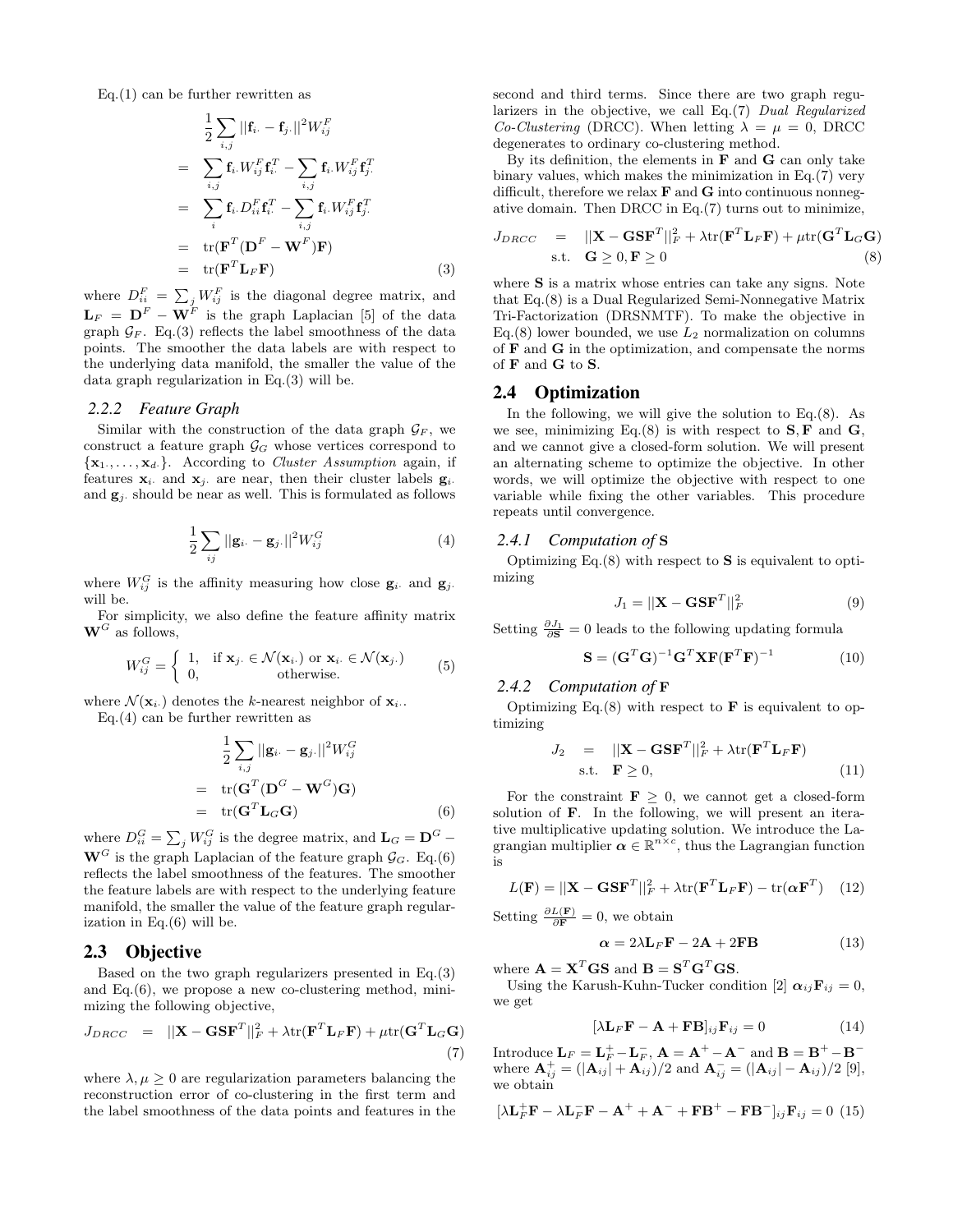Eq.(15) leads to the following updating formula

$$
\mathbf{F}_{ij} \leftarrow \mathbf{F}_{ij} \sqrt{\frac{[\lambda \mathbf{L}_F^- \mathbf{F} + \mathbf{A}^+ + \mathbf{F} \mathbf{B}^-]_{ij}}{[\lambda \mathbf{L}_F^+ \mathbf{F} + \mathbf{A}^- + \mathbf{F} \mathbf{B}^+]_{ij}}}
$$
(16)

#### *2.4.3 Computation of* G

Optimizing Eq. $(8)$  with respect to **G** is equivalent to optimizing

$$
J_3 = ||\mathbf{X} - \mathbf{G}\mathbf{S}\mathbf{F}^T||_F^2 + \mu \text{tr}(\mathbf{G}^T \mathbf{L}_G \mathbf{G})
$$
  
s.t.  $\mathbf{G} \ge 0$ , (17)

Similar with the computation of **F**, since  $\mathbf{G} \geq 0$ , we introduce the Lagrangian multiplier  $\beta \in \mathbb{R}^{d \times m}$ , thus the Lagrangian function is

$$
L(\mathbf{G}) = ||\mathbf{X} - \mathbf{G}\mathbf{S}\mathbf{F}^T||_F^2 + \mu \text{tr}(\mathbf{G}^T \mathbf{L}_G \mathbf{G}) - \text{tr}(\beta \mathbf{G}^T) \quad (18)
$$

Setting  $\frac{\partial L(\mathbf{G})}{\partial \mathbf{G}} = 0$ , we obtain

$$
\beta = 2\mu L_G \mathbf{G} - 2\mathbf{P} + 2\mathbf{G}\mathbf{Q} \tag{19}
$$

where  $\mathbf{P} = \mathbf{X} \mathbf{F} \mathbf{S}^T$  and  $\mathbf{Q} = \mathbf{S} \mathbf{F}^T \mathbf{F} \mathbf{S}^T$ .

Using the Karush-Kuhn-Tucker complementarity condition [2]  $\beta_{ij}$ **G**<sub>ij</sub> = 0, we get

$$
[\mu \mathbf{L}_G \mathbf{G} - \mathbf{P} + \mathbf{G} \mathbf{Q}]_{ij} \mathbf{G}_{ij} = 0.
$$
 (20)

Introduce  ${\bf L}_G = {\bf L}_G^+ - {\bf L}_G^-$ ,  ${\bf P} = {\bf P}^+ - {\bf P}^-$  and  ${\bf Q} = {\bf Q}^+ \mathbf{Q}^-$ , we obtain

$$
[\mu \mathbf{L}_G^+ \mathbf{G} - \mu \mathbf{L}_G^- \mathbf{G} - \mathbf{P}^+ + \mathbf{P}^- + \mathbf{G} \mathbf{Q}^+ - \mathbf{G} \mathbf{Q}^-]_{ij} \mathbf{G}_{ij} = 0. (21)
$$

Eq.(21) leads to the following updating formula

$$
\mathbf{G}_{ij} \leftarrow \mathbf{G}_{ij} \sqrt{\frac{\left[\mu \mathbf{L}_{G}^{-} \mathbf{G} + \mathbf{P}^{+} + \mathbf{G} \mathbf{Q}^{-}\right]_{ij}}{\left[\mu \mathbf{L}_{G}^{+} \mathbf{G} + \mathbf{P}^{-} + \mathbf{G} \mathbf{Q}^{+}\right]_{ij}}}
$$
(22)

In summary, we present the iterative multiplicative updating algorithm of optimizing Eq.(8) in Algorithm 1.

#### Algorithm 1 Dual Regularized Co-Clustering

**Input:X**, the number of data clusters  $c$ , the number of feature clusters m, regularization parameters  $\lambda, \mu$ , maximum number of iterations  $T$ ; **Output:**Partitions  $\mathbf{F} \in \mathbb{R}^{n \times c}$ ; Initialize  **and**  $**G**$  **using K-means;** while not convergent and  $t \leq T$  do  $\begin{aligned} \text{Compute } \mathbf{S} = (\mathbf{\overline{G}}^T\mathbf{G})^{-1}\mathbf{G}^T\mathbf{X}\mathbf{F}(\mathbf{F}^T\mathbf{F})^{-1}; \ \text{Update } \mathbf{F}_{ij} \leftarrow \mathbf{F}_{ij}\sqrt{\frac{[\lambda\mathbf{L}_F^T\mathbf{F} + \mathbf{A}^+ + \mathbf{F}\mathbf{B}^-]_{ij}}{[\lambda\mathbf{L}_F^+ \mathbf{F} + \mathbf{A}^- + \mathbf{F}\mathbf{B}^+]_{ij}}}; \end{aligned}$  $\text{Update } \mathbf{G}_{ij} \leftarrow \mathbf{G}_{ij} \sqrt{\frac{[\mu \mathbf{L}_{G}^{-} \mathbf{G} + \mathbf{P}^{+} + \mathbf{G} \mathbf{Q}^{-}]_{ij}}{[\mu \mathbf{L}_{G}^{+} \mathbf{G} + \mathbf{P}^{-} + \mathbf{G} \mathbf{Q}^{+}]_{ij}}};$ end while

# 2.5 Convergence Analysis

In this section, we will investigate the convergence of Algorithm 1.

We use the auxiliary function approach [13] to prove the convergence of the algorithm. Here we first introduce the definition of auxiliary function [13].

**Definition 2.1** [13]  $Z(h, h')$  is an auxiliary function for  $F(h)$  if the conditions

$$
Z(h, h') \ge F(h), Z(h, h) = F(h),
$$

are satisfied.

**Lemma 2.2** [13] If Z is an auxiliary function for F, then F is non-increasing under the update

$$
h^{(t+1)} = \arg\min_{h} Z(h, h^{(t)})
$$

PROOF. 
$$
F(h^{(t+1)}) \leq Z(h^{(t+1)}, h^{(t)}) \leq Z(h^{(t)}, h^{(t)}) = F(h^{(t)}) \quad \Box
$$

**Lemma 2.3** [9] For any nonnegative matrices  $A \in \mathbb{R}^{n \times n}$ ,  $\mathbf{B} \in \mathbb{R}^{k \times k}$ ,  $\mathbf{S} \in \mathbb{R}^{n \times k}$ ,  $\mathbf{S}' \in \mathbb{R}^{n \times k}$ , and **A**, **B** are symmetric, then the following inequality holds

$$
\sum_{i=1}^n \sum_{p=1}^k \frac{(\mathbf{A}\mathbf{S}'\mathbf{B})_{ip}\mathbf{S}_{ip}^2}{\mathbf{S}_{ip}'} \ge tr(\mathbf{S}^T\mathbf{A}\mathbf{S}\mathbf{B})
$$

In the following, we will present 4 theorems, which guarantee the convergence of Algorithm 1.

#### Theorem 2.4 Let

$$
J(\mathbf{F}) = tr(\lambda \mathbf{F}^T \mathbf{L}_F \mathbf{F} - 2\mathbf{A} \mathbf{F}^T + \mathbf{F} \mathbf{B} \mathbf{F}^T)
$$
 (23)

Then the following function

$$
Z(\mathbf{F}, \mathbf{F}')
$$
\n
$$
= \lambda \sum_{ij} \frac{(\mathbf{L}_{F}^{+} \mathbf{F}')_{ij} \mathbf{F}_{ij}^{2}}{\mathbf{F}'_{ij}} - \lambda \sum_{ijk} (\mathbf{L}_{F}^{-})_{jk} \mathbf{F}'_{ji} \mathbf{F}'_{ki} (1 + \log \frac{\mathbf{F}_{ji} \mathbf{F}_{ki}}{\mathbf{F}'_{ji} \mathbf{F}'_{ki}})
$$
\n
$$
- 2 \sum_{ij} \mathbf{A}_{ij}^{+} \mathbf{F}'_{ij} (1 + \log \frac{\mathbf{F}_{ij}}{\mathbf{F}'_{ij}}) + 2 \sum_{ij} \mathbf{A}_{ij}^{-} \frac{\mathbf{F}_{ij}^{2} + \mathbf{F}'_{ij}^{2}}{2 \mathbf{F}'_{ij}}
$$
\n
$$
+ \sum_{ij} \frac{(\mathbf{F}' \mathbf{B}^{+})_{ij} \mathbf{F}_{ij}^{2}}{\mathbf{F}'_{ij}} - \sum_{ijk} \mathbf{B}_{jk}^{-} \mathbf{F}'_{ij} \mathbf{F}'_{ik} (1 + \log \frac{\mathbf{F}_{ij} \mathbf{F}_{ik}}{\mathbf{F}'_{ij} \mathbf{F}'_{ik}})
$$

is an auxiliary function for  $J(\mathbf{F})$ . Furthermore, it is a convex function in  $\bf{F}$  and its global minimum is

$$
\mathbf{F}_{ij} = \mathbf{F}_{ij} \sqrt{\frac{[\lambda \mathbf{L}_F^- \mathbf{F} + \mathbf{A}^+ + \mathbf{F} \mathbf{B}^-]_{ij}}{[\lambda \mathbf{L}_F^+ \mathbf{F} + \mathbf{A}^- + \mathbf{F} \mathbf{B}^+]_{ij}}}
$$
(24)

PROOF. See Appendix A.  $\square$ 

**Theorem 2.5** Updating  $\bf{F}$  using Eq.(16) will monotonically decrease the value of the objective in Eq.(8), hence it converges.

PROOF. By Lemma 2.2 and Theorem 2.4, we can get that  $J(\mathbf{F}^{0}) = Z(\mathbf{F}^{0}, \mathbf{F}^{0}) \geq Z(\mathbf{F}^{1}, \mathbf{F}^{0}) \geq J(\mathbf{F}^{1}) \geq \dots$  So  $J(\mathbf{F})$  is monotonically decreasing. Since  $J(\mathbf{F})$  is obviously bounded below, we prove this theorem.  $\Box$ 

Theorem 2.6 Let

$$
J(\mathbf{G}) = tr(\mu \mathbf{G}^T \mathbf{L}_G \mathbf{G} - 2\mathbf{G}^T \mathbf{P} + \mathbf{G} \mathbf{Q} \mathbf{G}^T)
$$
 (25)

Then the following function  $\overline{a}$ 

$$
Z(\mathbf{G}, \mathbf{G}') = \mu \sum_{ij} \frac{(\mathbf{L}_{G}^{+} \mathbf{G}')_{ij} \mathbf{G}_{ij}^{2}}{\mathbf{G}'_{ij}} - \mu \sum_{ijk} (\mathbf{L}_{G}^{-})_{jk} \mathbf{G}'_{ji} \mathbf{G}'_{ki} (1 + \log \frac{\mathbf{G}_{ji} \mathbf{G}_{ki}}{\mathbf{G}'_{ji} \mathbf{G}'_{ki}})
$$
  
-  $2 \sum_{ij} \mathbf{P}_{ij}^{+} \mathbf{G}'_{ij} (1 + \log \frac{\mathbf{G}_{ij}}{\mathbf{G}'_{ij}}) + 2 \sum_{ij} \mathbf{P}_{ij}^{-} \frac{\mathbf{G}_{ij}^{2} + \mathbf{G}'_{ij}^{2}}{2 \mathbf{G}'_{ij}} + \sum_{ij} \frac{(\mathbf{G}' \mathbf{Q}^{+})_{ij} \mathbf{G}_{ij}^{2}}{\mathbf{G}'_{ij}} - \sum_{ijk} \mathbf{Q}_{jk}^{-} \mathbf{G}'_{ij} \mathbf{G}'_{ik} (1 + \log \frac{\mathbf{G}_{ij} \mathbf{G}_{ik}}{\mathbf{G}'_{ij} \mathbf{G}'_{ik}})$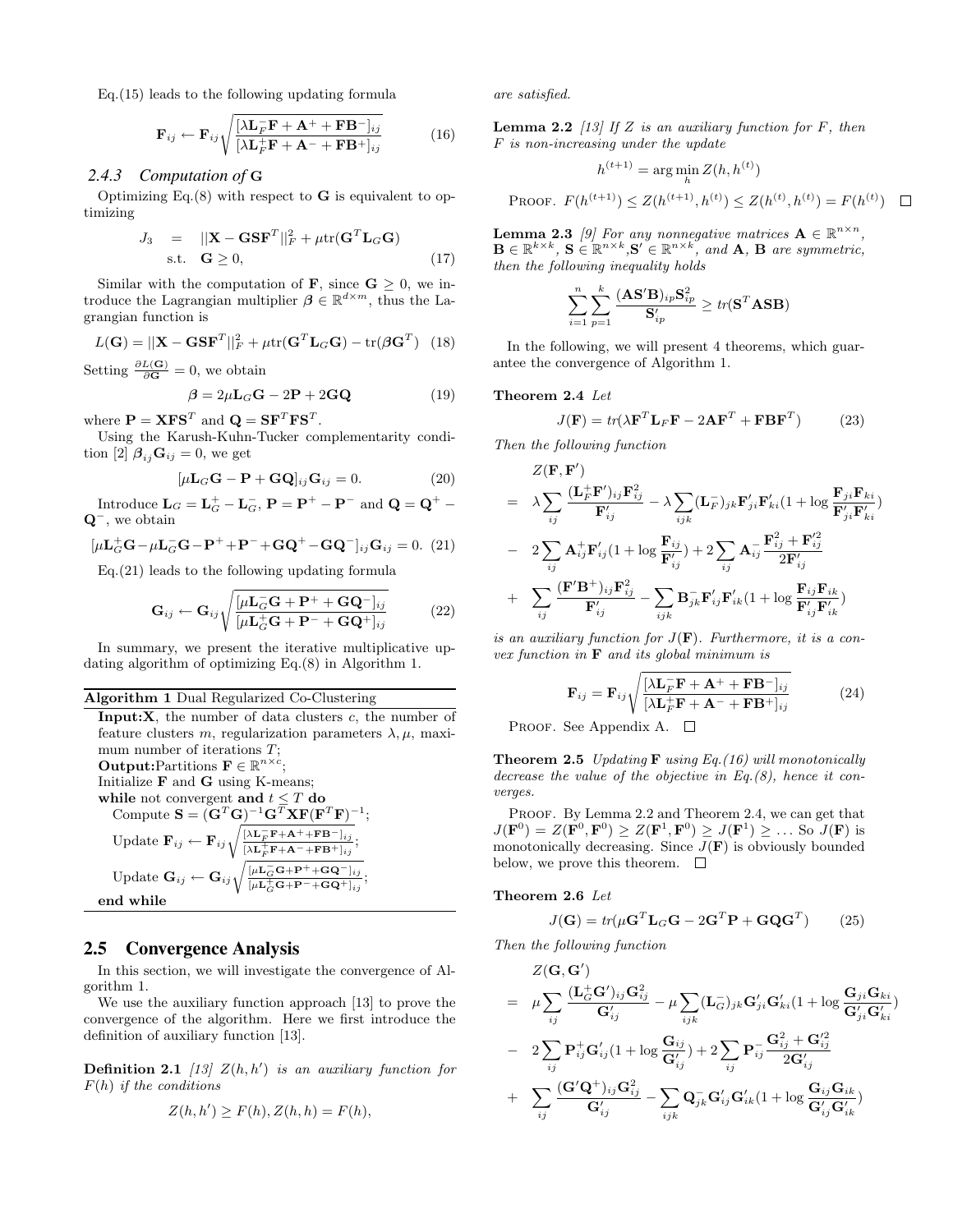is an auxiliary function for  $J(\mathbf{G})$ . Furthermore, it is a convex function in  $G$  and its global minimum is

$$
\mathbf{G}_{ij} = \mathbf{G}_{ij} \sqrt{\frac{\left[\mu \mathbf{L}_{G}^{-} \mathbf{G} + \mathbf{P}^{+} + \mathbf{G} \mathbf{Q}^{-}\right]_{ij}}{\left[\mu \mathbf{L}_{G}^{+} \mathbf{G} + \mathbf{P}^{-} + \mathbf{G} \mathbf{Q}^{+}\right]_{ij}}}
$$
(26)

PROOF. See Appendix B.  $\Box$ 

Theorem 2.7 Updating G using Eq.(22) will monotonically decrease the value of the objective in Eq.(8), hence it converges.

PROOF. By Lemma 2.2 and Theorem 2.6, we can get that  $J(\mathbf{G}^0) = Z(\mathbf{G}^0, \mathbf{G}^0) \geq Z(\mathbf{G}^1, \mathbf{G}^0) \geq J(\mathbf{G}^1) \geq \dots$  So  $J(\mathbf{G})$  is monotonically decreasing. Since  $J(\mathbf{G})$  is obviously bounded below, we prove this theorem.  $\Box$ 

According to Theorem 2.5 and Theorem 2.7, Algorithm 1 is guaranteed to converge. Note that there is no guarantee that Algorithm 1 will converge to global optimum.

# 3. RELATED WORKS

In this section, we will review several works related with ours, and compare our method with them.

Given a nonnegative data matrix  $\mathbf{X} = [\mathbf{x}_1, \dots, \mathbf{x}_n] \in$  $\mathbb{R}^{d \times n}_+$ , NMF [13] aims to find two nonnegative matrices  $\mathbf{S} \in \mathbb{R}^{d \times n}$  $\mathbb{R}^{d \times c}_+$  and  $\mathbf{F} \in \mathbb{R}^{n \times c}_+$  which minimize the following objective

$$
J_{NMF} = ||\mathbf{X} - \mathbf{S}\mathbf{F}^{T}||_{F}^{2},
$$
  
s.t.  $\mathbf{S} \ge 0, \mathbf{F} \ge 0,$  (27)

Note that in Eq.(27)  $\bf{X}$  is a nonnegative constant matrix. This limits the application of NMF for general data with mixed signs.

[9] proposed a Semi-NMF, which relaxes the nonnegative constraint  $S > 0$  in Eq.(27) and hence is suitable for general data. It minimizes the following objective

$$
J_{SNMF} = ||\mathbf{X} - \mathbf{S} \mathbf{F}^T||_F^2,
$$
  
s.t.  $\mathbf{F} \ge 0,$  (28)

Note that in Eq.(28)  $X$  is a constant matrix whose entries can take any signs.

The most related works with ours is [3] and [11].

In [3], the authors proposed a graph regularized NMF (GNMF), which adds an additional graph regularizer on NMF, imposing Cluster Assumption on the data points. It minimizes the following objective

$$
J_{GNMF} = ||\mathbf{X} - \mathbf{S} \mathbf{F}^T||_F^2 + \lambda \text{tr}(\mathbf{F}^T \mathbf{L}_F \mathbf{F}),
$$
  
s.t.  $\mathbf{S} \ge 0, \mathbf{F} \ge 0,$  (29)

Hence GNMF can take into account the geometric information of the data.

In [11], the authors proposed an Orthogonal Nonnegative Matrix Tri-Factorization (ONMTF) to co-cluster words and documents, aiming to find three nonnegative matrices  $\mathbf{G} \in \mathbb{R}^{d \times m}$ ,  $\mathbf{S} \in \mathbb{R}^{m \times c}$  and  $\mathbf{F} \in \mathbb{R}^{n \times c}$  which minimizes the following objective

$$
J_{ONMTF} = ||\mathbf{X} - \mathbf{GSF}^{T}||_{F}^{2},
$$
  
s.t. 
$$
\mathbf{G} \ge 0, \mathbf{S} \ge 0, \mathbf{F} \ge 0,
$$

$$
\mathbf{G}^{T}\mathbf{G} = \mathbf{I}_{m}, \mathbf{F}^{T}\mathbf{F} = \mathbf{I}_{c}
$$
(30)

where  $\mathbf{I}_m \in \mathbb{R}^{m \times m}$  and  $\mathbf{I}_c \in \mathbb{R}^{c \times c}$  are identity matrices.

DRCC not only considers the geometric structure in the data points as in GNMF, but also takes into account the geometric information in the features. In addition, our method relaxes the nonnegative constraint on S which is imposed in GNMF and ONMTF. As a result, DRCC applies for general data, while both GNMF and ONMTF are restricted to nonnegative data. Furthermore, the orthogonality constraints on F and G which are imposed in ONMTF are omitted in our method, since we use  $L_2$  normalization on columns of  $\bf{F}$ and G in the optimization, and compensate the norms of F and G to S.

# 4. EXPERIMENTS

In this section, we will evaluate the performance of the proposed method. We compare our method with Kmeans, Normalized Cut (NCut) [18], NMF [13], Semi-NMF (SNMF) [9], ONMTF [11] and GNMF [3]. In order to verify our assumption that features also lie on a manifold, we test a special case of the proposed method with  $\mu = 0$ , denoted by RCC, and compare it with DRCC.

# 4.1 Evaluation Metrics

To evaluate the clustering results, we adopt the performance measures used in [3]. These performance measures are the standard measures widely used for clustering.

Clustering Accuracy Clustering Accuracy discovers the one-to-one relationship between clusters and classes and measures the extent to which each cluster contained data points from the corresponding class. Clustering Accuracy is defined as follows:

$$
Acc = \frac{\sum_{i=1}^{n} \delta(map(r_i), l_i)}{n}, \tag{31}
$$

where  $r_i$  denotes the cluster label of  $\mathbf{x}_i$ , and  $l_i$  denotes the true class label, n is the total number of documents,  $\delta(x, y)$ is the delta function that equals one if  $x = y$  and equals zero otherwise, and  $map(r_i)$  is the permutation mapping function that maps each cluster label  $r_i$  to the equivalent label from the data set.

Normalized Mutual Information The second measure is the Normalized Mutual Information (NMI), which is used for determining the quality of clusters. Given a clustering result, the NMI is estimated by

$$
NMI = \frac{\sum_{i=1}^{c} \sum_{j=1}^{c} n_{i,j} \log \frac{n_{i,j}}{n_i \hat{n}_j}}{\sqrt{(\sum_{i=1}^{c} n_i \log \frac{n_i}{n})(\sum_{j=1}^{c} \hat{n}_j \log \frac{\hat{n}_j}{n})}},
$$
(32)

where  $n_i$  denotes the number of data contained in the cluster  $C_i(1 \leq i \leq c)$ ,  $\hat{n}_j$  is the number of data belonging to the  $\mathcal{L}_j$  ( $1 \leq j \leq c$ ), and  $n_{i,j}$  denotes the number of data that are in the intersection between the cluster  $\mathcal{C}_i$  and the class  $\mathcal{L}_j$ . The larger the NMI is, the better the clustering result will be.

### 4.2 Data Sets

In our experiment, we use 6 data sets which are widely used as benchmark data sets in clustering literature [3] [11].

**Coil20**<sup>1</sup> This data set contains  $32 \times 32$  gray scale images of 20 3D objects viewed from varying angles. For each object there are 72 images.

<sup>1</sup>http://www1.cs.columbia.edu/CAVE/software/softlib/coil-20.php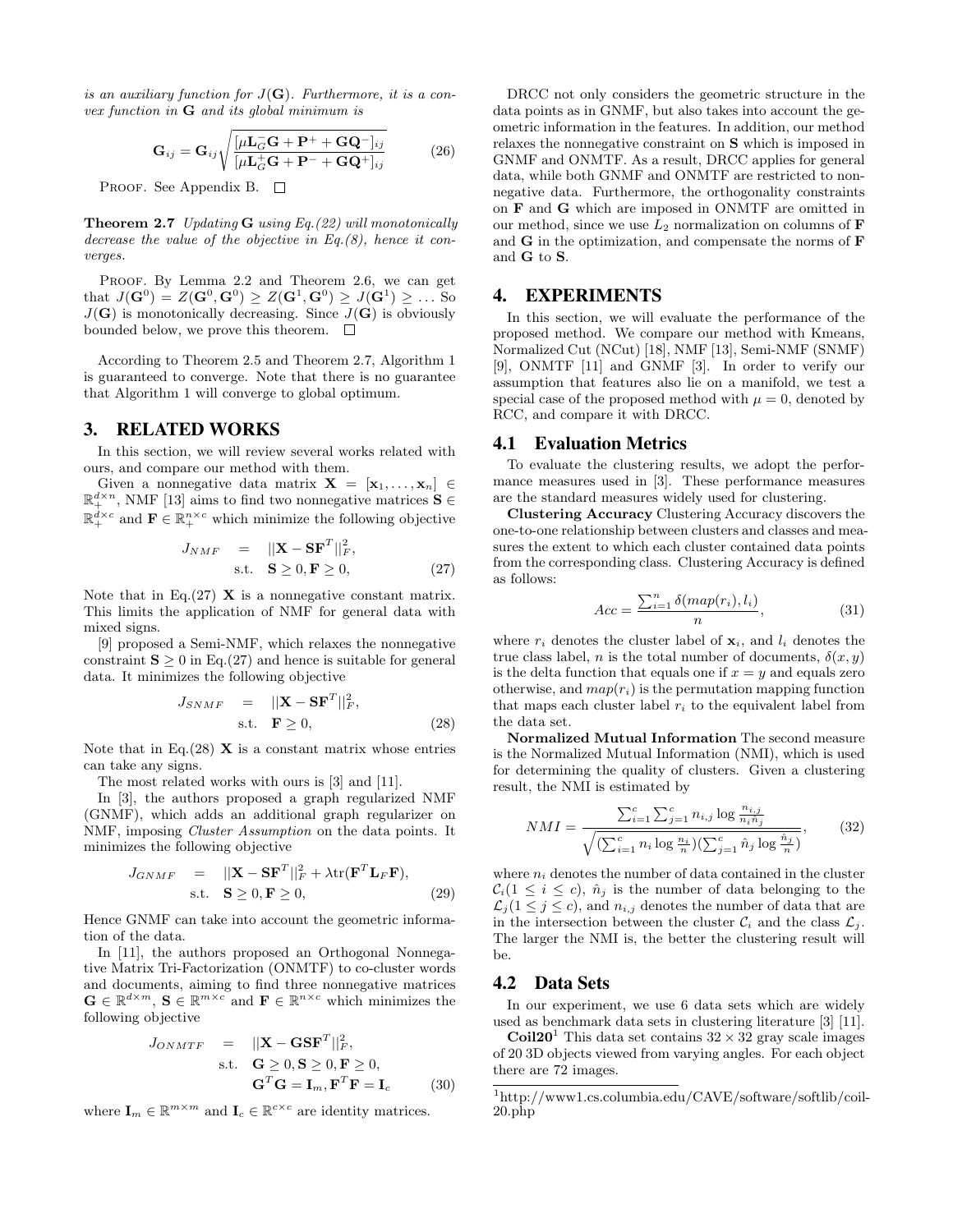PIE The CMU PIE face database [19] contains 68 individuals with 41368 face images as a whole. The face images were captured by 13 synchronized cameras and 21 flashes, under varying pose, illumination and expression. All the images were also resized to  $32 \times 32$ .

CSTR This is the data set of the abstracts of technical reports published in the Department of Computer Science at a university. The data set contained 476 abstracts, which were divided into four research areas: Natural Language Processing (NLP), Robotics/Vision, Systems and Theory.

Newsgroup4 The Newsgroup4 data set used in our experiments is selected from the famous 20-newsgroups data  $\text{Set}^2$ . The topic rec containing *autos*, motorcycles, baseball and hockey was selected from the version 20news-18828. The Newsgroup4 data set contains 3970 documents.

WebKB4 The WebKB dataset contains webpages gathered from university computer science departments. There are about 8280 documents and they are divided into 7 categories: student, faculty, staff, course, project, department and other, among which student, faculty, course and project are four most populous entity-representing categories.

WebACE The data set contains 2340 documents consisting of news articles from Reuters new service via the Web in October 1997. These documents are divided into 20 classes.

Table.2 summarizes the characteristics of the data sets used in this experiment.

| $\frac{1}{2}$      |          |           |                    |  |  |  |  |  |
|--------------------|----------|-----------|--------------------|--|--|--|--|--|
| Data Sets          | #samples | #features | $\#\text{classes}$ |  |  |  |  |  |
| Coil <sub>20</sub> | 1440     | 1024      | 20                 |  |  |  |  |  |
| PIE                | 1428     | 1024      | 68                 |  |  |  |  |  |
| <b>CSTR</b>        | 476      | 1000      |                    |  |  |  |  |  |
| Newsgroup4         | 3970     | 1000      |                    |  |  |  |  |  |
| WebKB4             | 4199     | 1000      |                    |  |  |  |  |  |
| WebACE             | 2340     | 1000      | 20                 |  |  |  |  |  |

Table 2: Description of the data sets

# 4.3 Parameter Settings

Since each clustering algorithm has one or more parameters to be tuned, in order to compare these algorithms fairly, we run these algorithms under different parameter settings, and select the best average result to compare with each other. We set the number of clusters equal to the true number of classes for all the data sets and clustering algorithms.

For NCut [18], the scale parameter of Gaussian kernel for constructing adjacency matrix is set by the grid  $\{10^{-3}, 10^{-2}, \}$  $10^{-1}$ , 1, 10,  $10^{2}$ ,  $10^{3}$ .

For ONMTF, the number of word clusters is set to be the same as the number of document clusters, i.e. the true number of classes in our experiment, according to [11].

For GNMF, the neighborhood size to construct the graph is set by searching the grid  $\{1, 2, 3, \ldots, 10\}$  according to [3], and the regularization parameter is set by the grid {0.1, 1, 10, 100, 500, 1000}.

For DRCC, the number of data clusters is set the same as the number of feature clusters, i.e. the true number of classes, as in ONMTF. And for simplicity, the neighborhood size of the data graph is set to be the same as that of the feature graph, i.e.  $k$ , which is tuned by searching the grid

 $\{1, 2, 3, \ldots, 10\}$ . We also set  $\lambda = \mu$  and  $\lambda$  is tuned by searching the grid {0.1, 1, 10, 100, 500, 1000}. So the parameters of DRCC is tuned roughly. Better parameter tuning would achieve better clustering performance than that reported in this paper.

The parameter setting of RCC is the same as DRCC, except keeping  $\mu = 0$ .

Note that no parameter selection is needed for Kmeans, NMF and Semi-NMF, given the number of clusters.

Under each parameter setting of each method mentioned above, we repeat clustering 20 times, and the average result is computed. And we report the best average result for each method.

# 4.4 Clustering Results

The best average results are shown in Table 3 and Table 4. Table 3 shows the clustering accuracy of all the algorithms on all the data sets, while Table 4 shows the normalized mutual information.

We can see that DRCC outperforms the other clustering methods on all the data sets. The superiority of DRCC arises in the following two aspects: (1) co-clustering the features and data points together, and the clustering of features can lead to improvement in the clustering of data points; (2) exploration of the geometric structure in the data points as well as in the features, which is essential for clustering data on manifold. In addition, DRCC outperforms RCC on all the data sets except CSTR. This indicates considering the geometric structure in the features can further improve the clustering results at most cases, and verifies our assumption that features also lie on a manifold. Besides, ONMTF and GNMF usually achieve encouraging results, which further strengthens the advantages of co-clustering features and data points simultaneously, and considering the geometric structure in the data. Note that DRCC owns all these advantages.

# 4.5 Study on the Neighborhood Size

In this subsection, we will investigate the sensitivity with respect to the neighborhood size  $k$ . When we vary the value of  $k$ , we keep the other parameters fixed at the optimal value. We plot the clustering accuracy with respect to  $k$  in Figure 1.

As we can see, DRCC is a little sensitive to the neighborhood size of the graph. Fortunately, it usually achieves good result when the neighborhood size is large enough, e.g.  $k = 10$  in our experiments.

# 4.6 Study on the Regularization Parameter

Next, we will investigate the sensitivity with respect to the regularization parameter  $\lambda (= \mu)$ . When we vary the value of  $\lambda$ , we keep the other parameters fixed at the optimal value. We plot the clustering accuracy with respect to  $\lambda$  in Figure 2.

We can see that DRCC is very stable with respect to the regularization parameter. It achieves consistent good result with the regularization parameter varying from 100 to 1000.

In summary, we may set  $k = 10$  and  $\lambda = \mu = 500$  in application for simplicity.

# 5. CONCLUSIONS AND FUTURE WORKS

In this paper, we propose a Dual Regularized Co-Clustering (DRCC) method based on semi-nonnegative matrix tri-factorization

<sup>2</sup>http://people.csail.mit.edu/jrennie/20Newsgroups/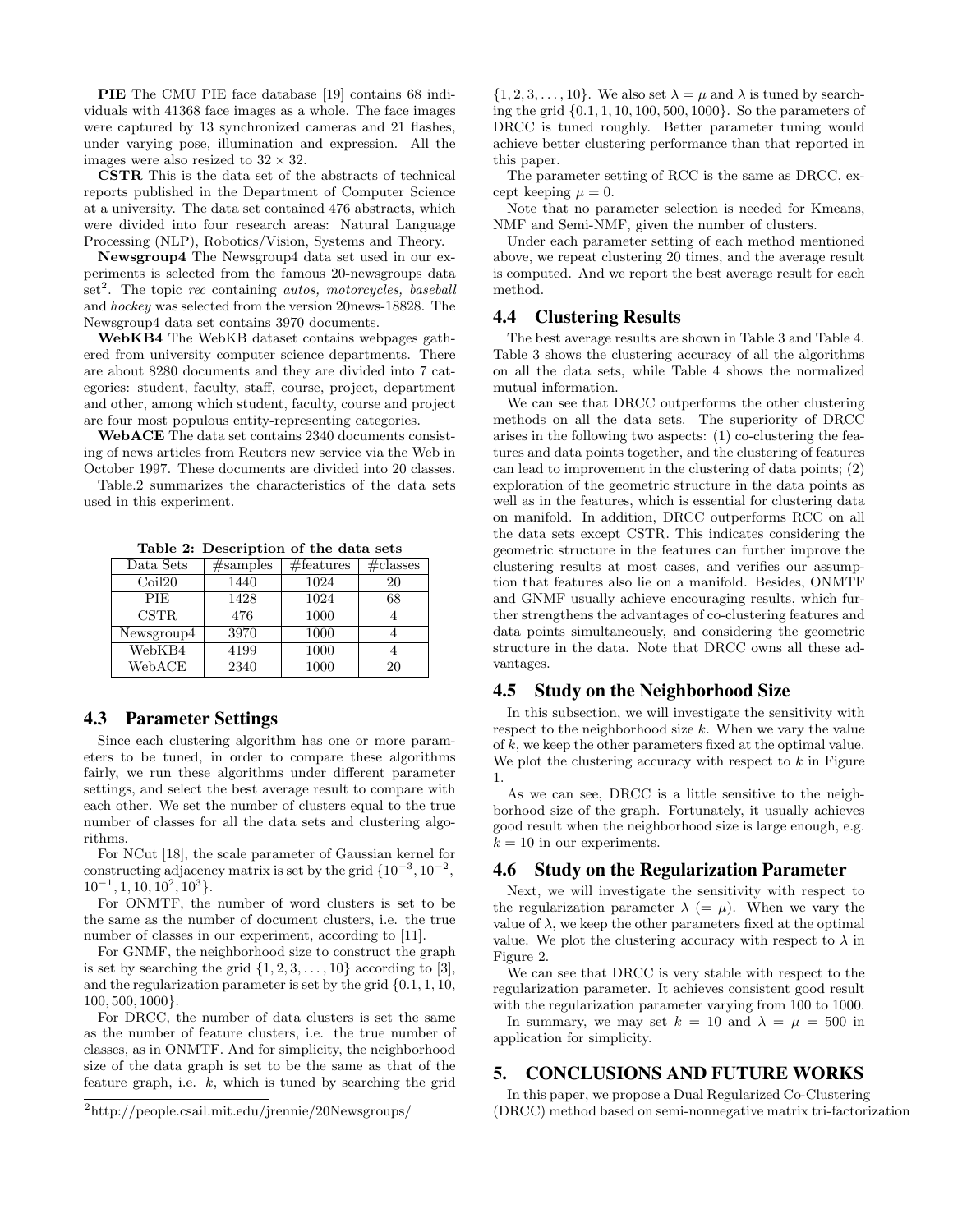Table 3: Clustering Accuracy on the 6 data sets.

| Data Sets          | Kmeans | NCut   | <b>NMF</b> | <b>SNMF</b> | <b>ONMTF</b> | <b>GNMF</b> | <b>DRCC</b> | RCC    |
|--------------------|--------|--------|------------|-------------|--------------|-------------|-------------|--------|
| Coil <sub>20</sub> | 0.5864 | 0.6056 | 0.4517     | 0.3678      | 0.5527       | 0.6665      | 0.6938      | 0.6215 |
| <b>PIE</b>         | 0.3018 | 0.3880 | 0.3952     | 0.2975      | 0.3351       | 0.7583      | 0.7624      | 0.7069 |
| CSTR.              | 0.7634 | 0.6597 | 0.7597     | 0.6976      | 0.7700       | 0.7437      | 0.8341      | 0.8640 |
| Newsgroup4         | 0.8158 | 0.6056 | 0.8805     | 0.8214      | 0.8399       | 0.8877      | 0.9240      | 0.8817 |
| WebKB4             | 0.6973 | 0.6716 | 0.6659     | 0.6214      | 0.6885       | 0.7264      | 0.7361      | 0.7130 |
| WebACE             | 0.5142 | 0.4679 | 0.4936     | 0.4007      | 0.5415       | 0.5047      | 0.5549      | 0.5536 |

Table 4: Normalized Mutual Information on the 6 data sets.

| Data Sets  | Kmeans | $_{\rm NCut}$ | NMF    | <b>SNMF</b> | ONMTF  | <b>GNMF</b> | <b>DRCC</b> | RCC    |
|------------|--------|---------------|--------|-------------|--------|-------------|-------------|--------|
| Coil20     | 0.7588 | 0.7407        | 0.5954 | 0.4585      | 0.7110 | 0.8136      | 0.8822      | 0.7907 |
| PIE.       | 0.6276 | 0.6843        | 0.6743 | 0.5430      | 0.6787 | 0.9368      | 0.9377      | 0.8078 |
| CSTR.      | 0.6531 | 0.5761        | 0.6645 | 0.5941      | 0.6716 | 0.6302      | 0.6923      | 0.7167 |
| Newsgroup4 | 0.7129 | 0.7212        | 0.7294 | 0.6432      | 0.7053 | 0.7106      | 0.7725      | 0.7488 |
| WebKB4     | 0.4665 | 0.4437        | 0.4255 | 0.3643      | 0.4552 | 0.4571      | 0.4855      | 0.4798 |
| WebACE     | 0.6157 | 0.5959        | 0.5850 | 0.4649      | 0.6012 | 0.6007      | 0.6244      | 0.5849 |



Figure 1: Clustering accuracy with respect to the neighborhood size  $k$ .

with two graph regularizers, requiring that the cluster labels of data points are smooth with respect to the intrinsic data manifold, while the cluster labels of features are smooth with respect to the intrinsic feature manifold. DRCC is solved via alternating minimization, and its convergence is theoretically guaranteed. Experiments of clustering on many benchmark data sets demonstrate that the proposed method outperforms many state of the art clustering methods.

In our future work, we will investigate other kind of affinity in the graph regularization, e.g. Local Learning Assumption [22], which says the cluster label of each sample can be predicted by the samples in its neighborhood.

# 6. ACKNOWLEDGMENTS

This work was supported by the National Natural Sci-

ence Foundation of China (No.60721003, No.60673106 and No.60573062) and the Specialized Research Fund for the Doctoral Program of Higher Education. We thank the anonymous reviewers for their helpful comments.

# 7. REFERENCES

- [1] C. M. Bishop. Pattern Recognition and Machine Learning. Springer, 2006.
- [2] S. Boyd and L. Vandenberghe. Convex optimization. Cambridge University Press, Cambridge, 2004.
- [3] D. Cai, X. He, X. Wu, and J. Han. Non-negative matrix factorization on manifold. In ICDM, 2008.
- [4] O. Chapelle, B. Schölkopf, and A. Zien, editors. Semi-Supervised Learning. MIT Press, Cambridge, MA, 2006.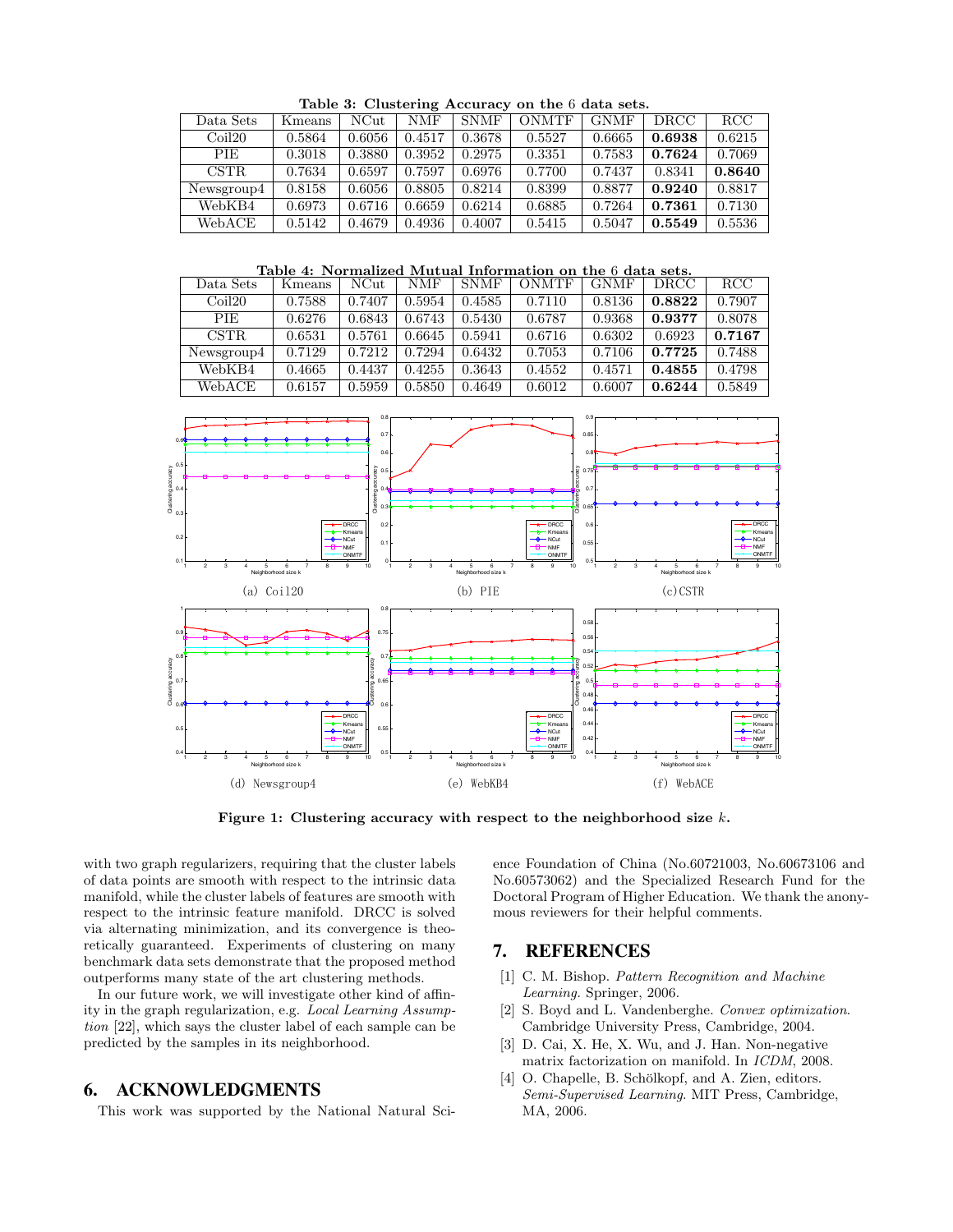

Figure 2: Clustering accuracy with respect to the regularization parameter  $\lambda$ .

- [5] F. R. K. Chung. Spectral Graph Theory. American Mathematical Society, February 1997.
- [6] I. S. Dhillon. Co-clustering documents and words using bipartite spectral graph partitioning. In KDD, pages 269–274, 2001.
- [7] I. S. Dhillon, Y. Guan, and B. Kulis. Kernel k-means: spectral clustering and normalized cuts. In KDD, pages 551–556, 2004.
- [8] I. S. Dhillon, S. Mallela, and D. S. Modha. Information-theoretic co-clustering. In KDD, pages 89–98, 2003.
- [9] C. H. Ding, T. Li, and M. I. Jordan. Convex and semi-nonnegative matrix factorizations. IEEE Transactions on Pattern Analysis and Machine Intelligence, 99(1), 2008.
- [10] C. H. Q. Ding and X. He. On the equivalence of nonnegative matrix factorization and spectral clustering. In SDM, 2005.
- [11] C. H. Q. Ding, T. Li, W. Peng, and H. Park. Orthogonal nonnegative matrix t-factorizations for clustering. In KDD, pages 126–135, 2006.
- [12] X. He and P. Niyogi. Locality preserving projections. In NIPS, 2003.
- [13] D. D. Lee and H. S. Seung. Algorithms for non-negative matrix factorization. In NIPS, pages 556–562, 2000.
- [14] T. Li and C. H. Q. Ding. The relationships among various nonnegative matrix factorization methods for clustering. In ICDM, pages 362–371, 2006.
- [15] A. Y. Ng, M. I. Jordan, and Y. Weiss. On spectral clustering: Analysis and an algorithm. In NIPS, pages 849–856, 2001.
- [16] P. Niyogi. Laplacian eigenmaps for dimensionality reduction and data representation. Neural Computation, 15:1373–1396, 2003.
- [17] S. T. Roweis and L. K. Saul. Nonlinear dimensionality reduction by locally linear embedding. Science, 290(5500):2323–2326, December 2000.
- [18] J. Shi and J. Malik. Normalized cuts and image segmentation. IEEE Trans. Pattern Anal. Mach. Intell., 22(8):888-905, 2000.
- [19] T. Sim, S. Baker, and M. Bsat. The cmu pose, illumination, and expression database. IEEE Trans. Pattern Anal. Mach. Intell., 25(12):1615–1618, 2003.
- [20] N. Tishby, F. C. Pereira, and W. Bialek. The information bottleneck method. CoRR, physics/0004057, 2000.
- [21] U. von Luxburg. A tutorial on spectral clustering. Statistics and Computing, 17(4):395–416, 2007.
- [22] M. Wu and B. Schölkopf. A local learning approach for clustering. In NIPS, pages 1529–1536, 2006.
- [23] Xu, Wei, Liu, Xin, and Gong, Yihong. Document clustering based on non-negative matrix factorization. In Proceedings of the 26th Annual International ACM SIGIR Conference on Research and Development in Information Retrieval, pages 267–273, 2003.
- [24] H. Zha, X. He, C. H. Q. Ding, M. Gu, and H. D. Simon. Spectral relaxation for k-means clustering. In NIPS, pages 1057–1064, 2001.
- [25] X. Zhu. Semi-supervised learning literature survey. Technical report, Computer Sciences, University of Wisconsin-Madison, 2008.

# APPENDIX

# A. PROOF OF THEOREM 2.4

PROOF. We rewrite  $Eq.(23)$  as

$$
L(\mathbf{F}) = \text{tr}(\lambda \mathbf{F}^T \mathbf{L}_F^+ \mathbf{F} - \lambda \mathbf{F}^T \mathbf{L}_F^- \mathbf{F}
$$
  
- 2 $\mathbf{F}^T \mathbf{A}^+ + 2\mathbf{F}^T \mathbf{A}^- + \mathbf{F} \mathbf{B}^+ \mathbf{F}^T - \mathbf{F} \mathbf{B}^- \mathbf{F}^T$  (33)